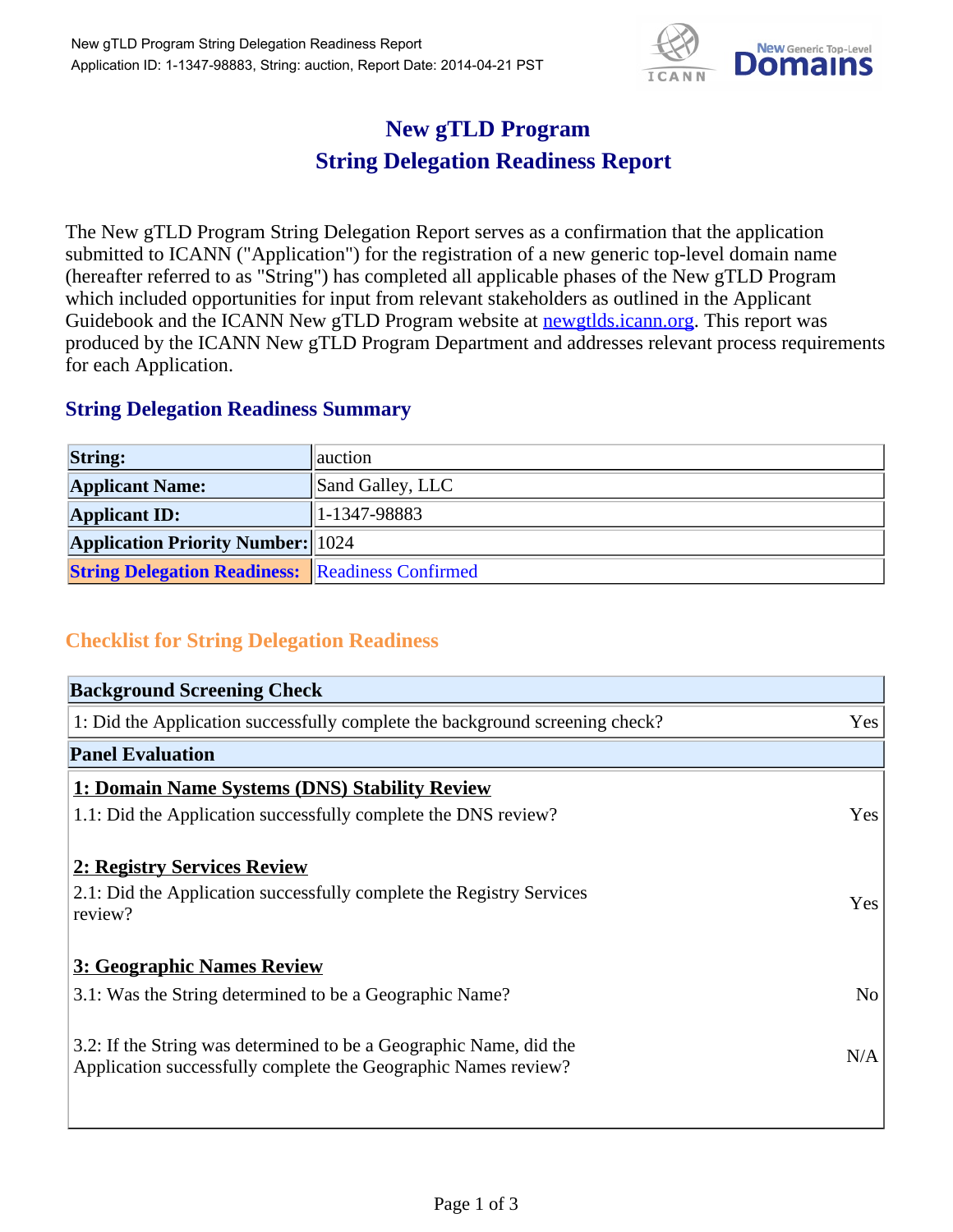

| 4: Financial Review<br>4.1: Did the Application successfully complete the Financial Capability<br>review?                                                                                                                                                                                                                                                    | <b>Yes</b>     |
|--------------------------------------------------------------------------------------------------------------------------------------------------------------------------------------------------------------------------------------------------------------------------------------------------------------------------------------------------------------|----------------|
| <b>5: Technical Review</b><br>5.1: Did the Application successfully complete the Technical and<br><b>Operation Capability review?</b>                                                                                                                                                                                                                        | Yes            |
| <b>6: String Similarity Review</b><br>$\vert$ 6.1: Was the Application determined to not be confusingly similar to other<br>applied for strings, including through String Confusion Objections?                                                                                                                                                              | N <sub>o</sub> |
| 6.2: If the Application was determined to be confusingly similar to other<br>applied for strings, including through String Confusion Objections, did the<br>Application prevail in the string contention resolution process (CPE,<br>Auction, and/or Self-Resolution of String Contention via<br>withdrawal/termination of all other members in contention)? | Yes            |

| <b>Public Comment Period</b>                                                                                                                                                                   |                |
|------------------------------------------------------------------------------------------------------------------------------------------------------------------------------------------------|----------------|
| 1: Was the public provided an opportunity to submit comments on the Application?                                                                                                               | Yes            |
| 2: Were comments for the Application considered by evaluation panels?                                                                                                                          | Yes            |
| <b>Objection Process</b>                                                                                                                                                                       |                |
| 1: Were objections filed against the Application?                                                                                                                                              | <b>No</b>      |
| 2: If objections were filed against the Application, did Applicant prevail in the dispute<br>resolution proceedings for all Legal Rights, Limited Public Interest and Community<br>Objections? | N/A            |
| <b>Governmental Advisory Committee (GAC) Advice</b>                                                                                                                                            |                |
| 1: Did the GAC have an opportunity to provide advice for the Application?                                                                                                                      | Yes            |
| 2: Did the GAC provide consensus GAC advice that the String should not be approved by<br>the ICANN Board?                                                                                      | No             |
| 3: If the GAC provided consensus GAC advice to the ICANN Board, did the ICANN Board<br>(or New gTLD Program Committee) accept the GAC advice?                                                  | N/A            |
| <b>Accountability Mechanisms</b>                                                                                                                                                               |                |
| 1: Was the Application the subject of a complaint or review through one of ICANN's<br>accountability mechanisms (Reconsideration or Independent Review)?                                       | N <sub>0</sub> |
| 1.1: If yes, did the BGC, ICANN Board or New gTLD Program Committee determine that<br>the Application should not proceed to contracting?                                                       | N/A            |